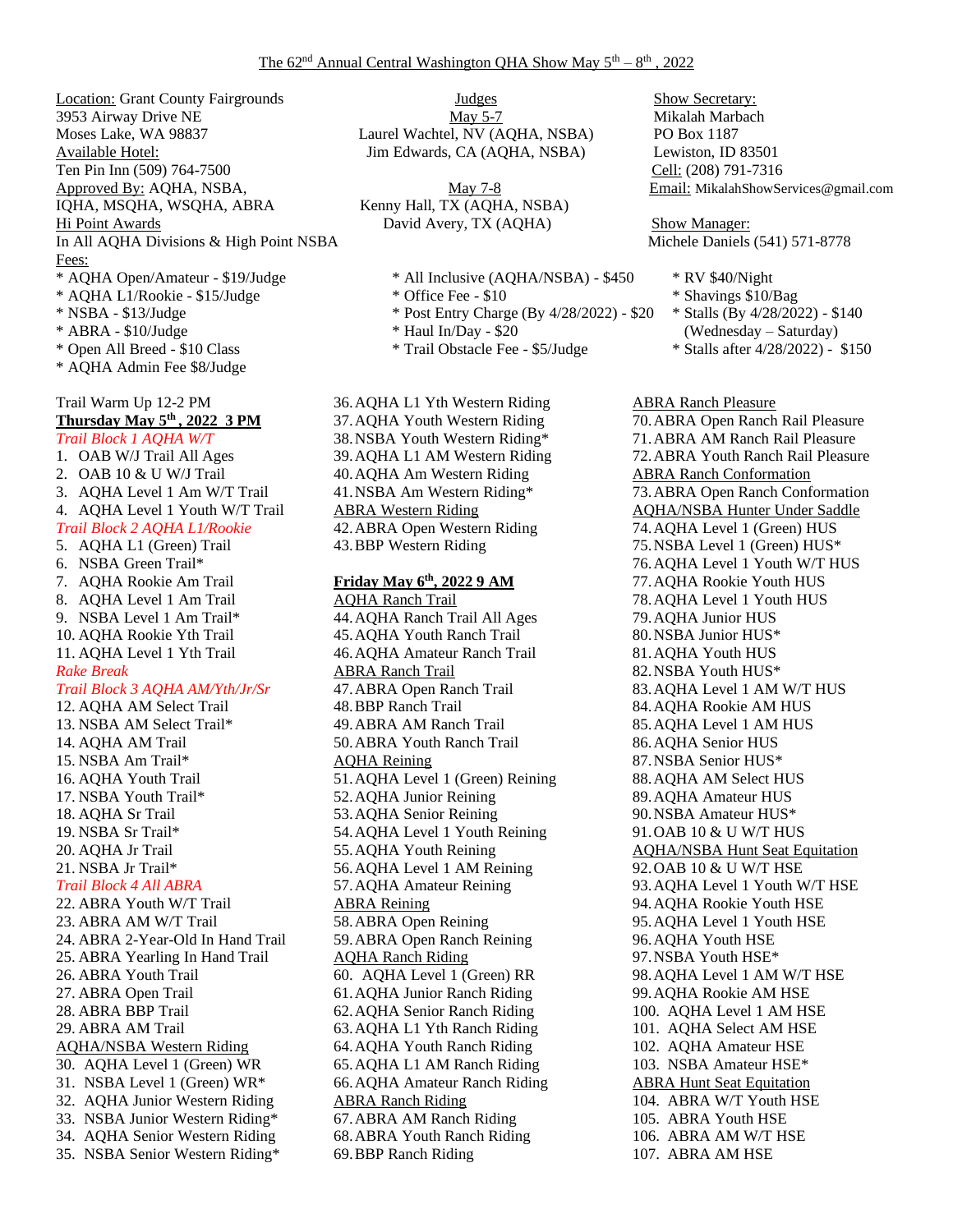ABRA Hunter Under Saddle 108. ABRA Hunter Under Saddle 109. BBP Hunter Under Saddle 110. ABRA Youth W/T HUS 111. ABRA Youth HUS 112. ABRA AM W/T HUS 113. ABRA AM HUS AQHA Pleasure Driving 114. AQHA Pleasure Driving 115. AQHA AM Pleasure Driving *Break for Western* AQHA/NSBA Western Pleasure 116. OAB Leadline 6 & Under 117. AQHA Level 1 (Green) WP 118. NSBA Level 1 (Green) WP\* 119. AQHA Level 1 Youth W/J WP 120. AQHA Rookie Youth WP 121. AQHA Level 1 Youth WP 122. AQHA Youth WP 123. NSBA Youth WP\* 124. AQHA Junior WP 125. NSBA Junior WP\* 126. AQHA Level 1 AM W/J WP 127. AQHA Rookie AM WP 128. AQHA Level 1 AM WP 129. NSBA L1 Amateur WP\* 130. AQHA Senior WP 131. NSBA Senior WP\* 132. AQHA AM Select WP 133. NSBA AM Select WP\* 134. AQHA Amateur WP 135. NSBA Amateur WP\* 136. OAB 10 & U W/T WP AQHA/NSBA Horsemanship 137. OAB 10 & U W/T Horsemanship 138. AQHA L1 Yth W/J Horsemanship 139. AQHA Rookie Yth Horsemanship 140. AQHA L1 Yth Horsemanship 141. AQHA Youth Horsemanship 142. NSBA Youth Horsemanship\* 143. AQHA L1 AM W/J Horsemanship 144. AQHA Rookie AM Horsemanship 145. AQHA L1 AM Horsemanship 146. NSBA L1 AM Horsemanship\* 147. AQHA AM Sel Horsemanship 148. AQHA Am Horsemanship 149. NSBA Am Horsemanship\* ABRA Horsemanship 150. ABRA W/T AM Horsemanship 151. ABRA AM Horsemanship 152. ABRA W/T Youth Horsemanship 153. ABRA Youth Horsemanship ABRA Western Pleasure 154. ABRA Western Pleasure 155. BBP Western Pleasure 156. ABRA W/T Youth WP 157. ABRA Youth Western Pleasure 158. ABRA W/T AM WP 159. ABRA AM Western Pleasure AQHA Games 160. AQHA Barrels 161. AQHA Youth Barrels

162. AQHA Amateur Barrels 163. AQHA Pole Bending 164. AQHA Youth Pole Bending 165. AQHA Am Pole Bending **Saturday May 7th, 2022 9AM** *All 4 Judges officiating Halter, Showmanship, Longeline* AQHA Halter 166. AQHA Yearling Colts 167. AQHA 2 Year Old Stallions 168. AQHA 3 Year Old Stallions 169. AQHA Aged Stallions 170. AQHA Performance Stallions GRAND & RESERVE STALLIONS 171. AQHA Am 2 & U Stallions 172. AQHA Am 3 & O Stallions 173. AQHA AM Perform Stallions AM GRAND & RESERVE STALLIONS 174. AQHA Yearling Geldings 175. AQHA 2 Year Old Geldings 176. AQHA 3 Year Old Geldings 177. AQHA Aged Geldings 178. AQHA Performance Geldings GRAND & RESERVE GELDINGS 179. AQHA L1 Yth 2 & U Geldings 180. AQHA L1 Youth 3 & O Geldings 181. AQHA L1 Yth Perform Geldings NO GRAND & RESERVE 182. AQHA Youth 2 & U Geldings 183. AQHA Youth 3 & O Geldings 184. AQHA Youth Perform Geldings YTH GRAND & RESERVE GELDINGS 185. AQHA L1 AM 2 & U Geldings 186. AQHA L 1 AM 3 & O Geldings 187. AQHA L1 AM Perform Geldings NO GRAND & RESERVE 188. AQHA Amateur 2 & U Geldings 189. AQHA Amateur 3 & O Geldings 190. AQHA AM Performance Geldings AM GRAND & RESERVE GELDINGS 191. AQHA Yearling Mares 192. AQHA 2 Year Old Mares 193. AQHA 3 Year Old Mares 194. AQHA Aged Mares 195. AQHA Performance Mares GRAND & RESERVE MARES 196. AQHA L1 Youth Mares 2 & U 197. AQHA Level 1 Yth Mares 3 & O 198. AQHA L1 Yth Perform Mares NO GRAND & RESERVE 199. AQHA Youth Mares 2 & Under 200. AQHA Youth Mares 3 & Over 201. AQHA Yth Performance Mares YOUTH GRAND & RESERVE MARES 202. AQHA L1 Am Mares 2 & Under 203. AQHA L1 Am Mares 3 & Over 204. AQHA L1 AM Perform Mares NO GRAND OR RESERVE 205. AQHA Amateur Mares 2 & U 206. AQHA Amateur Mares 3 & O 207. AQHA AM Performance Mares AM GRAND & RESERVE MARES

ABRA Halter 208.Dun Factor 209.Buckskin Color Class 210. ABRA Yearling & Over Stallions 211. BBP Yearling & Over Stallions 212. ABRA Performance Stallions GRAND & RESERVE STALLIONS 213. ABRA Yearling & O Geldings 214.BBP Yearling & Over Geldings 215. ABRA Performance Geldings GRAND & RESERVE GELDINGS 216. ABRA AM All Age Geldings 217.ABRA AM Performance Geldings GRAND & RESERVE AM GELDINGS 218.ABRA Youth All Age Geldings 219.ABRA Yth Performance Geldings GRAND & RESERVE YTH GELDINGS 220.ABRA Yearling & Over Mares 221.BBP Yearling & Over Mares 222.ABRA Performance Mares GRAND & RESERVE MARES 223.ABRA AM All Age Mares 224.ABRA AM Performance Mares GRAND & RESERVE AM MARES 225.ABRA Youth All Age Mares 226.ABRA Youth Performance Mares GRAND & RESERVE YTH MARES AQHA/NSBA Showmanship 227.AQHA Rookie Yth Showmanship 228.AQHA L1 Yth Showmanship 229.AQHA Youth Showmanship 230.NSBA Youth Showmanship\* 231.AQHA Rookie AM Showmanship 232.AQHA L1 AM Showmanship 233.AQHA Sel AM Showmanship 234.AQHA Am Showmanship 235.NSBA Amateur Showmanship ABRA Showmanship 236.ABRA Youth W/T Showmanship 237.ABRA AM W/T Showmanship 238.ABRA Youth Showmanship 239.ABRA AM Showmanship ABRA Longeline 240.ABRA Yearling Longeline 241.ABRA 2-Year-Old Longeline AQHA/NSBA Hunter Under Saddle 74. AQHA Level 1 (Green) HUS 75. NSBA Level 1 (Green) HUS\* 76. AQHA Level 1 Youth W/T HUS 77. AQHA Rookie Youth HUS 78. AQHA Level 1 Youth HUS 79. AQHA Junior HUS 80. NSBA Junior HUS\* 81. AQHA Youth HUS 82. NSBA Youth HUS\* 83. AQHA Level 1 AM W/T HUS 84. AQHA Rookie AM HUS 85. AQHA Level 1 AM HUS 86. AQHA Senior HUS 87. NSBA Senior HUS\* 88. AQHA AM Select HUS 89. AQHA Amateur HUS